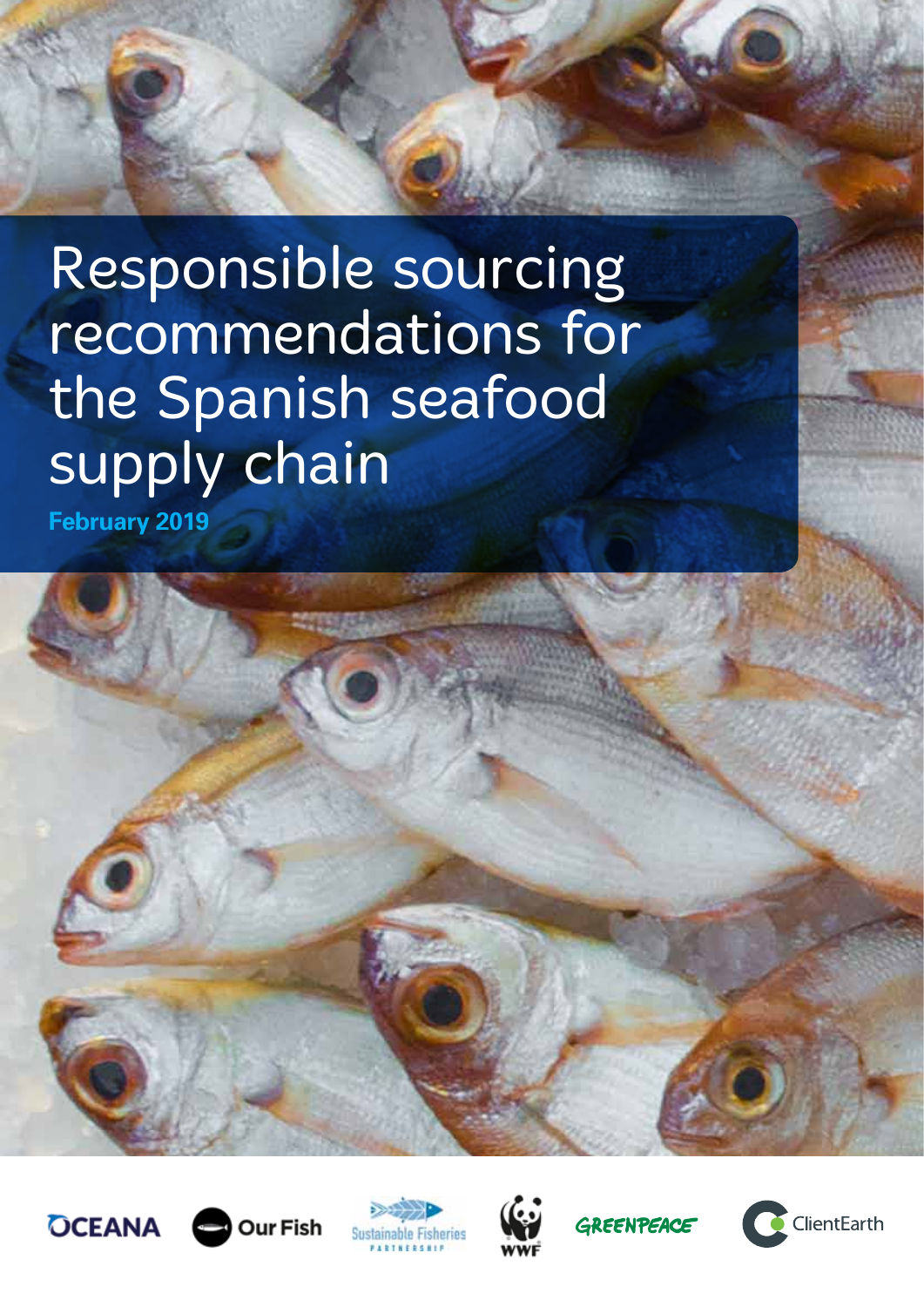### There is increasing interest in the Spanish seafood supply chain for fisheries and aquaculture to be more environmentally and socially sustainable.

For businesses to ensure more sustainable seafood is part of their strategic planning and Corporate Social Responsibility (CSR), they must make specific sourcing policy commitments and set defined, time-bound and measurable indicators.

This policy must be public and easily accessible. In addition, it must include all seafood from both wild and farmed sources: including fresh, frozen, canned or pre-processed.

A successful responsible sourcing policy will not only align with these recommendations, but will also include a process for progressive and continuous improvement over time.

### Goal of this document

Our group of environmental NGOs, each working on sustainable seafood in Spain, has identified the following joint recommendations. If these recommendations are applied in conjunction with complying with relevant laws, we believe there will be true progress for responsible sourcing of seafood in Spain<sup>1</sup>

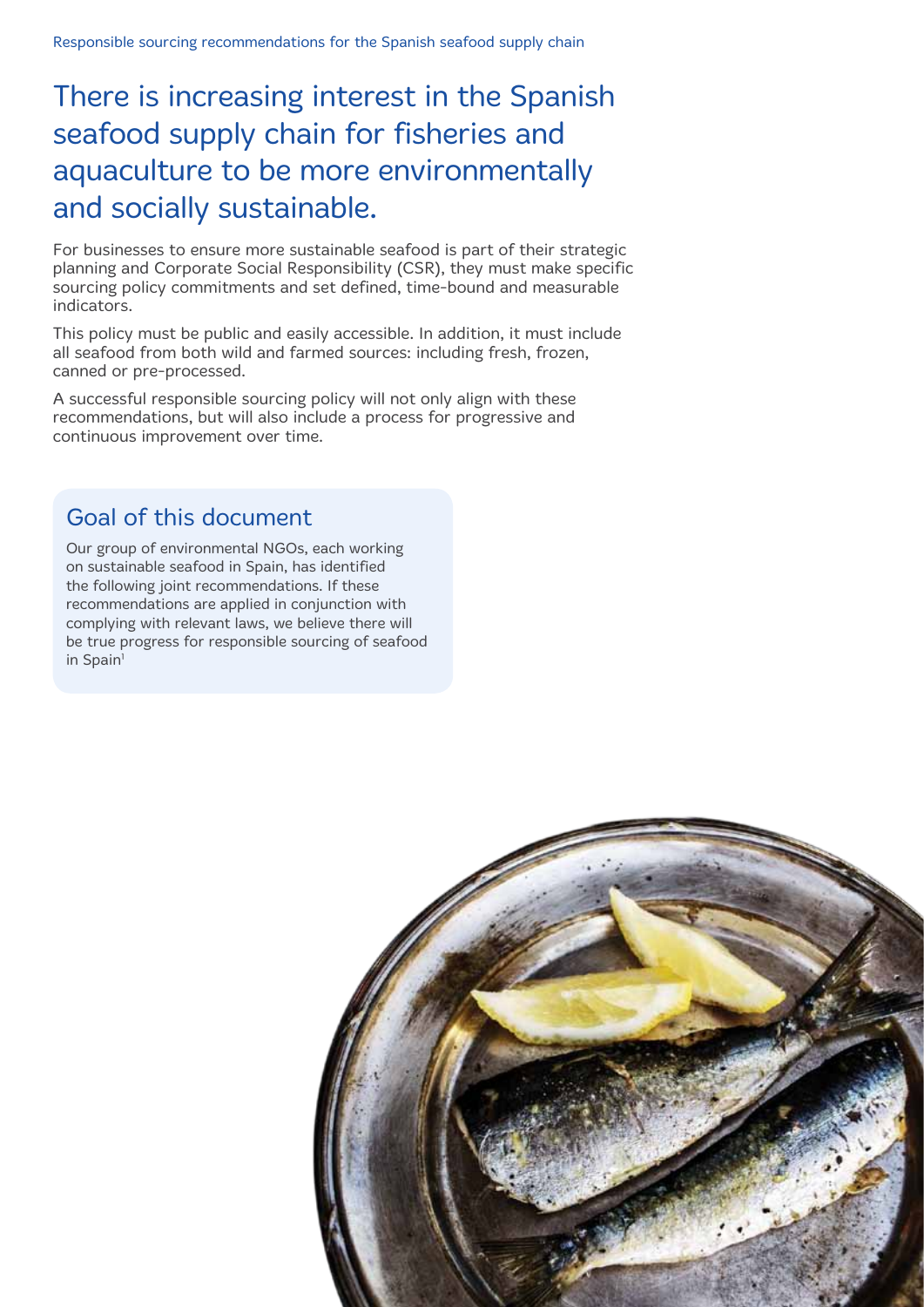### Ten responsible sourcing recommendations

Ensure a supply that strictly complies with all current legislation, throughout the supply chain. **Ensure a supply that strictly<br>complies with all current legislation,<br>throughout the supply chain** 

Begin a risk assessment process, by identifying and collating information on all seafood products within the business. This should include at a minimum: 2

> commercial designation, scientific name, fishing gear used, production method, presentation, stages of processing, relevant geographical area and volume.

#### Prepare environmental, legal and social risk assessments<sup>2</sup> tracking seafood throughout the supply chain back to its origin. 3

These assessments will identify the stages in the supply chain that are at a higher risk of the presence of illegal, unreported or unregulated (IUU) fish and/or a higher risk of noncompliance with the ILO Work in Fishing Convention<sup>3</sup> 188 regarding decent working conditions.

Prepare improvement action plans with responsible, quantifiable and time-bound measurables to ensure a supply chain in line with the business' priorities.

Adherence to this plan over time will result in a more sustainable supply. The plans should be evaluated annually to measure compliance against commitments. It is advisable to prepare these plans according to the outcomes of the risk assessments described in the recommendation above.

Have an independent third-party verifiable system of traceability4 throughout the supply chain, which gathers all relevant information and allows tracking of a product from point of sale to its origin (caught or farmed) throughout all processing, handling and distribution phases.

5

3'CD-3-156

For all lots of fisheries and aquaculture products identify this information<sup>5</sup> at a minimum: identification number of each lot; external identification number and name of fishing vessel or name of aquaculture production unit; FAO alpha-3 code of each species; date of catches or the date of production; quantities of each species in kilograms expressed in net weigh or, where appropriate, the number of individuals; name and address of the suppliers; commercial designation; scientific name; fishing gear; production method; geographical area; and, landing port. The traceability system should require the use of effective mechanisms such as electronic systems or chain of custody audits by standards that are recognised by ISEAL<sup>6</sup>/ GSSI<sup>7</sup>.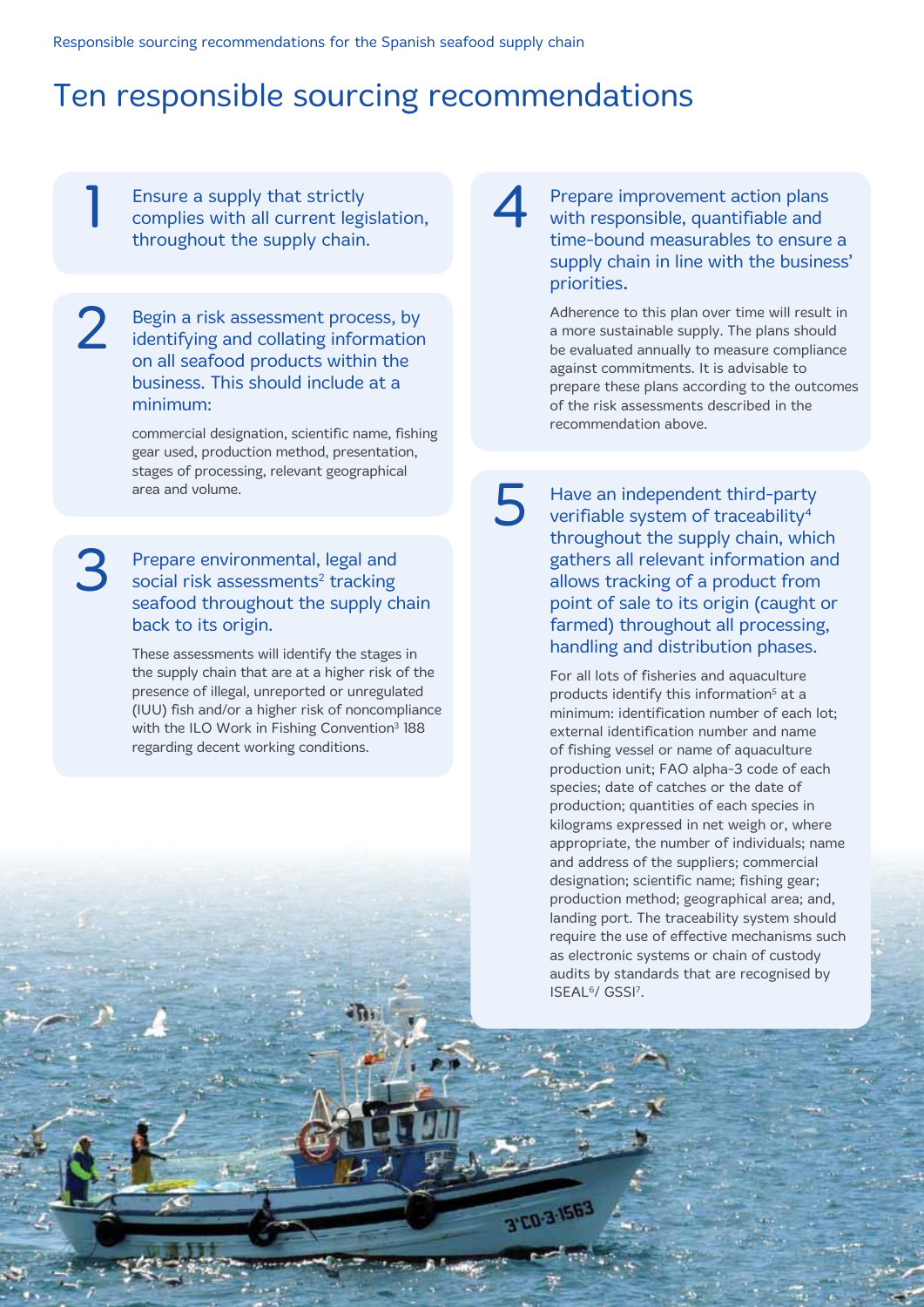Specifically in relation to information<br>
provided, strictly comply with<br>
requlations on mandatory information provided, strictly comply with regulations on mandatory information of fisheries and aquaculture products<sup>8</sup> and make any information accessible to customers through labelling.

> Where the regulations are less demanding, such as for tinned and other processed products, these companies should commit to providing in their own-brand products the same information that is required in fresh and frozen, through on-product labelling and/or the website.

7

8

Sourcing from well-managed, legal, fair and sustainable fisheries should be the goal of the sourcing policy. There are different routes to that and we recommends prioritising the following requirements in the sourcing policy:

- Fisheries and supply chain companies that are certified to a third party sustainability standard that is recognised by ISEAL and / or GSSI.
- Fisheries that are in a credible improvement project that follow the recommendations<sup>9</sup> of the Conservation Alliance for Seafood Solutions<sup>10</sup>, and the improvement project is included in FisheryProgress.org<sup>11</sup>.
- Low impact fisheries that have management frameworks and healthy fish populations that are not exploited beyond their maximum sustainable yield, and a public, independent third-party verification.
- Fisheries that are identified in the seafood purchase recommendations by this document and verified by our coalition of organisations.

Ensure your suppliers also fulfil these recommendations and support the implementation of credible<sup>12</sup> improvement projects of any fisheries not included in the previous recommendation

#### Request the appropriate public authorities to:

- **•** Improve existing legislation and its application, in relation to the fight against illegal, unreported and unregulated fishing (IUU); on fisheries control; fisheries management; marketing and labelling; transparency and access to information; and, adaptability of fishery policies to the situation of fish stocks through the promotion of harvest control rules and responsible and precautionary fishing strategies.
- Improve scientific knowledge about fisheries, including carrying out stock assessments, for populations that lack them and establish management measures according to these assessments.
- Enact greater collaboration and coordination among the different competent public administrations, in order to achieve the effective application of the Law, throughout the entire supply chain.
- In relation to the application of the landing obligation and the minimisation or elimination of discarding unwanted catches, and the correct documentation of fisheries through measures such as: increasing the number of observers on board and/or mandating the use of Remote Electronic Monitoring systems at sea.
- Demand rigorous control of imported seafood, especially those that arrive in container by sea or land, ensuring total traceability of the product.

Partner with an independent third party, who can verify the completion of these recommendations and publicly validate the progress of the established objectives. 10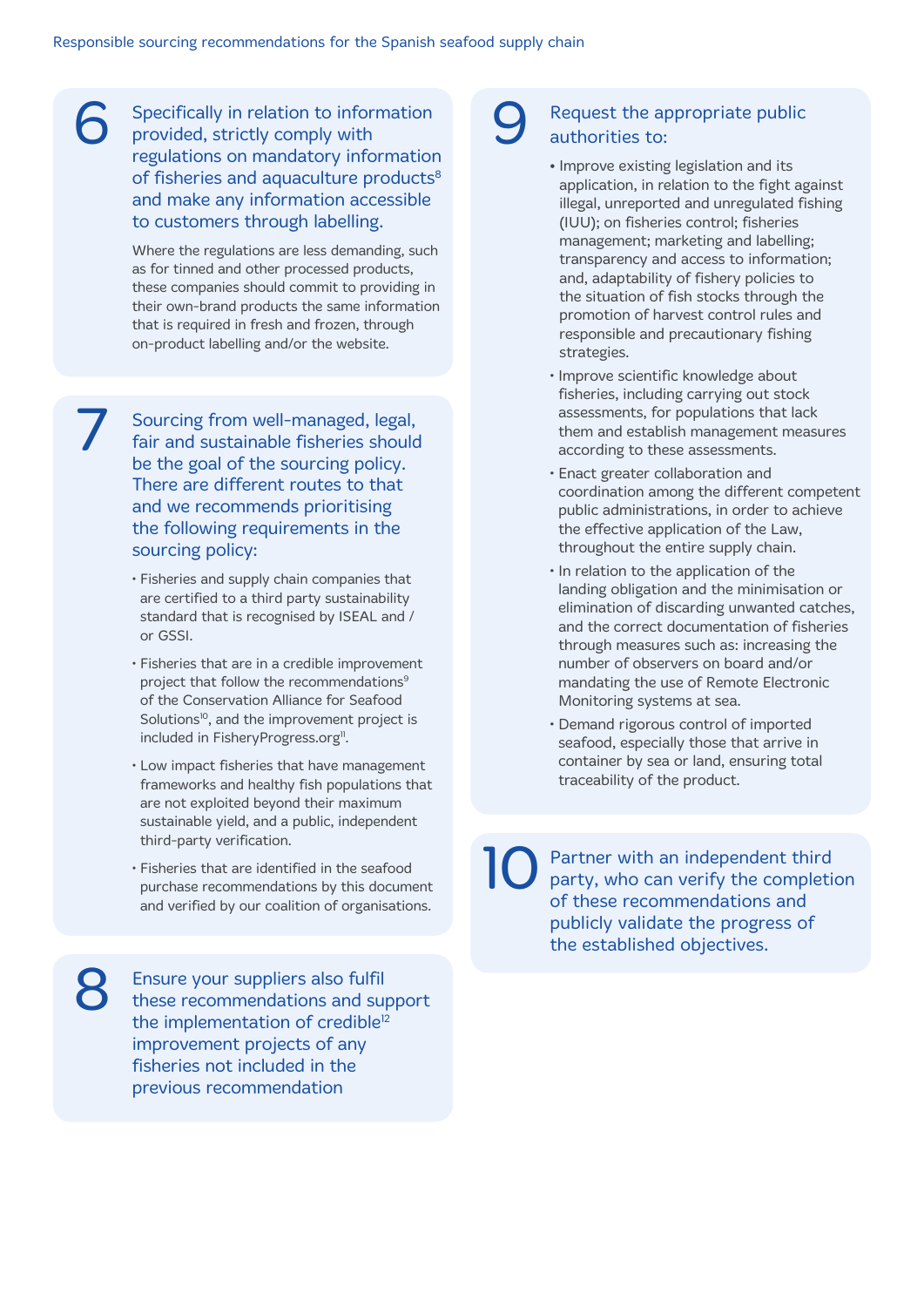### Responsibility, sustainability and low impact fisheries

When referring to seafood, it is necessary to define two concepts: "responsibility" and "sustainability". Responsibility is about the behaviour of each company, taking into account the environmental, social and economic aspects of its activities. A company is responsible if it follows these recommendations and clearly communicates the actions have been taken.

According to the FAO, sustainability refers to the "conservation of the natural resource in a way that guarantees the continuous satisfaction of human needs for present and future generations<sup>13"</sup>.

Sustainability<sup>14</sup> relates to the current environmental and management status of the fish. A company will only make sustainability claims if it is satisfied the following minimum criteria are met:

- The source fishery or aquaculture source(s) is/ are consistent with the principles of relevant key international standards and codes of conduct; and
- An independently audited chain of custody is in place to trace the fish to its (fishery or aquaculture) source.

The company will demonstrate that these criteria have been met by at least one of the following:

- Certification to a third party sustainability standard; or
- Independent third party audit.

Certified seafood can be labelled as sustainably sourced only if it aligns with a third-party sustainability standard recognised by ISEAL and / or GSSI, and must be in accordance with the terms and conditions of the certification standard.

Low-impact fisheries are those that: use selective gear that is non-destructive on the surrounding habitat; apply existing – and when insufficient, self-imposed – measures to protect fish and their habitats; and comply with legal obligations for management and sales.

### The importance of the seafood industry in sustainability

The seafood supply chain, together with consumers and civil society – who also want to see these sustainability commitments – are the main vectors of change, seeking better governance of fisheries and encouraging good fishing practices. These ten recommendations can contribute to continuous improvement by different companies throughout the supply chain.

## Independence of the members of this coalition group

This document respects the current work that each organisation does independently. It does not affect the individual work that each organisation will continue to perform with the seafood supply chain for the responsibility and sustainability of fishery and aquaculture products.